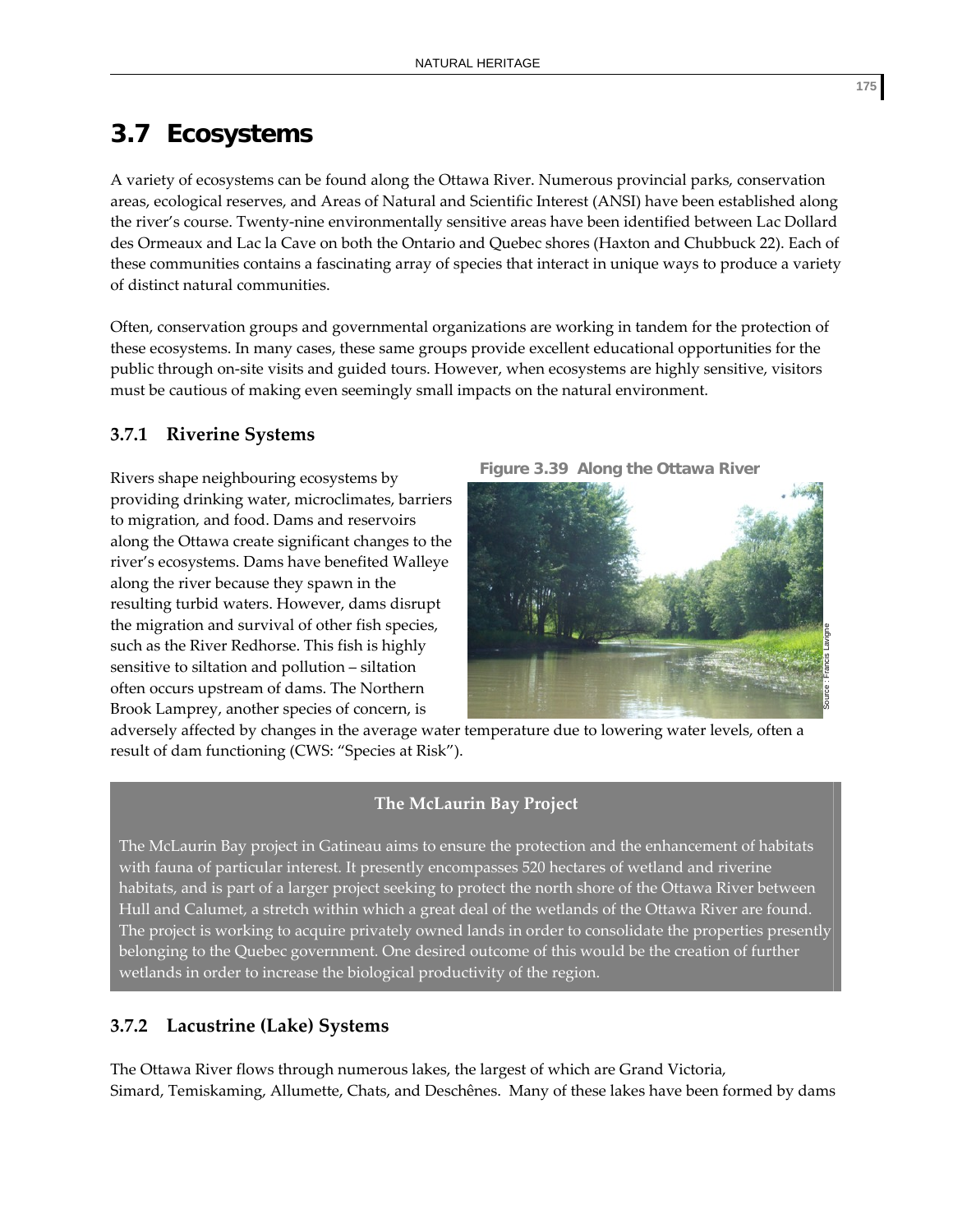that flooded immense forested areas. Flow regulation for hydroelectric production results in the conversion of lotic ecosystems to lentic ecosystems upstream of dams. In other words, water accumulates upstream of dams and floods the land, creating a lake in which water is relatively static and in which sediment accumulates with time. Downstream of the dam, water is generally in constant movement.

Rare plant species can be found in various lakes along the Ottawa River, including Braun's Quillwort, Bald Rush, Torrey's Bald Rush, Water Crowfoot and four species in the potamogeton family (*Potamogeton pusillus, Potamogeton perfoliatus, Potamogeton robbinsii and Potamogeton spirillus)*. Ontario has identified the Map Turtle as a species at risk. Increases in shoreline development, declines in habitat quality, and increases in human disturbances are probable culprits. Alternately, invasive Zebra Mussels may be responsible, as this species has reduced the population of the Map Turtle's traditional prey (ROM: "Species at Risk").

# **3.7.3 Wetlands**

**Figure 3.40 Wetland Along the River**



# Wetlands are the most productive and diversified ecosystems along the Ottawa River. They act as purifying sponges, filtering pollutants and excess nutrients. They also retain water, and then slowly replenish ground water sources as they diminish. Wetlands are vital to many microbes, plants, fish and wildlife, some rare or threatened, as these unique systems provide feeding and breeding grounds, habitat, migration halts, and shelter. There are five types of wetland: swamps, marshes, bogs, and fens. Each type is found at various points along the Ottawa River.

#### **Swamps**

Swamps are flooded areas that support ligneous (woody) species. Water levels are often high in the spring and then quite low in the summer. In springtime, swamps are true outdoor concert-halls, as they are important reproduction sites for various species of frogs and salamanders. The Wood Street Swamp, a municipal park, protects one of the Ottawa River's southern swamps. The Westmeath Provincial Park has a significant swamp that is alive with migrating ducks in spring and autumn.

# **Stony Swamp Conservation Area**

Stony Swamp Conservation Area is located just south of the Ottawa River in the National Capital Greenbelt. The area comprises almost 2000 hectares of woodland, wetland and regenerating old field, and represents over 700 species of plant. Many interesting plant communities can be found here including a Sugar Maple forest, small alvar clearings, marsh wetlands and beaver ponds, and regenerating pastures. Stony Swamp Conservation Area also supports a large variety of wildlife, including Canada Geese and other waterfowl, Beaver, woodland birds and the Northern Flying Squirrel (NCC: "Stony Swamp").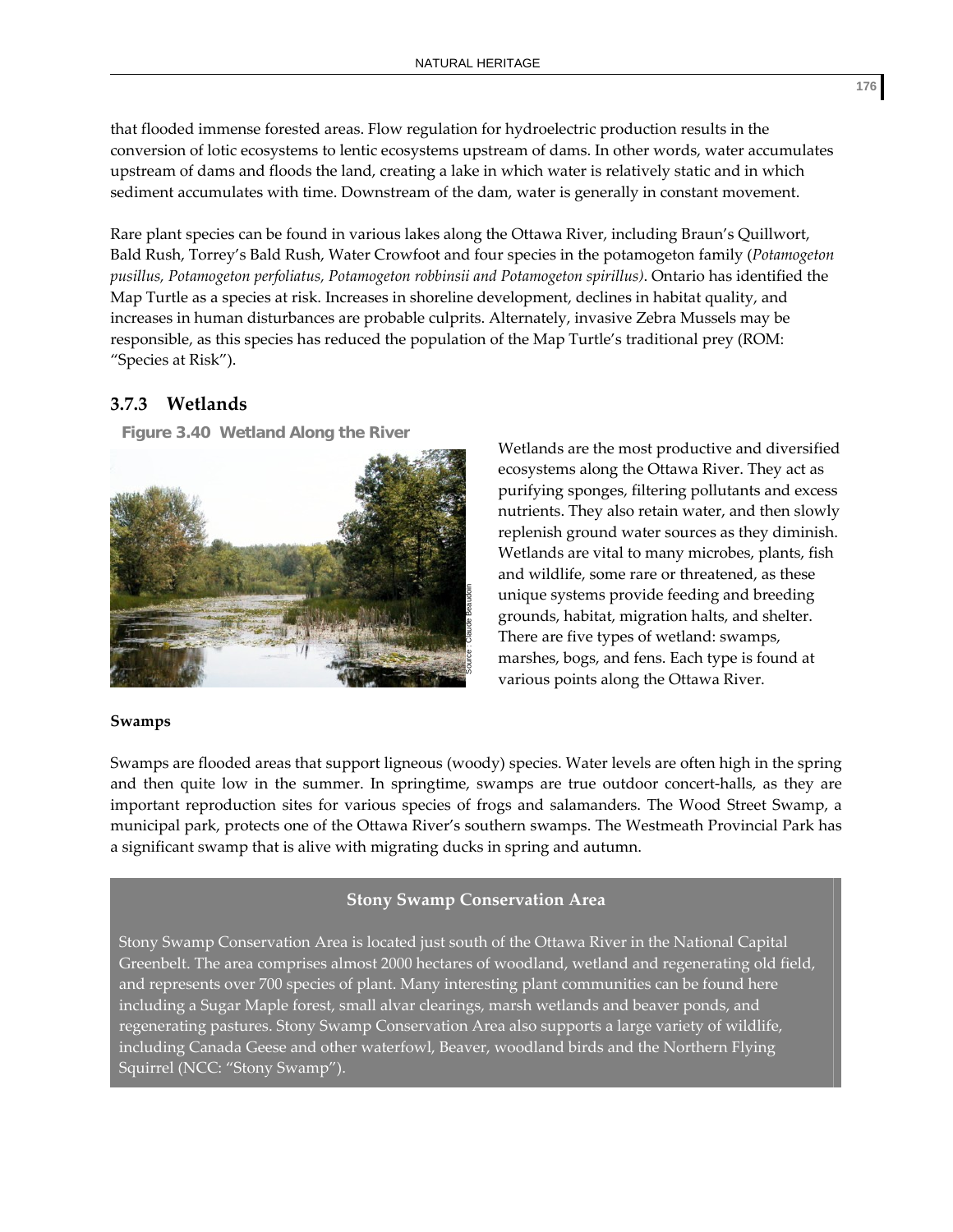#### **Marshes**

Marshes are wetlands that are frequently or continuously inundated with standing or slow‐moving water (in the shallow water along the boundaries of lakes, ponds, and rivers). They are considered the most productive of all wetlands, and are characterized during the summer months by emergent soft‐stemmed vegetation that is adapted to saturated soil conditions.

Several protected areas have been established to conserve the numerous marshes found along the Ottawa River. Muskellunge and Pike are known to spawn in the marshes of the Ottawa River. The Eastern Spiny Softshell Turtle is one of the rarest turtles in Canada, and is at risk both provincially and nationally. These turtles have been found along the Ottawa River in a variety of marshy habitats, including marshy creeks, marshy lagoons, ditches, and nearby ponds.

#### **Bogs**

Bogs are covered with a layer of floating vegetation that looks like solid ground, and are usually found in northern territories. Exceptions to this rule, the Alfred Bog and the Mer Bleue Bog are two boreal peat bogs along the Ottawa River. Both are situated near the Ottawa River, east of the city of Ottawa. A number of the plants and animals in these park areas are considered rare, either regionally, provincially or nationally. Drainage around the margins of the bogs threatens the health of these unique ecosystems.

## **Alfred and Mer Bleue Bog**

#### **Alfred Bog**

The Alfred Bog is a boreal peat bog hundreds of miles south of anything like it. At 4,200 hectares (10,000 acres), it is the largest bog of its kind in southern Ontario, large enough to give refuge to many plants and animals that were stranded as the warming climate caused the boreal forest to retreat northward with the end of the last Ice Age.

This peat bog has been accumulating for 10,000 years, and shelters many plants and animals that are rare or endangered, some of which are of national significance. Examples include the Bog Elfin Butterfly, Fletcherʹs Dragonfly, Spotted Turtle, White Fringed Orchid, Atlantic Sedge and Rhodora. In fact, the bog has been designated by the Ontario Ministry of Natural Resources as a "Class 1 Wetland" and an "Area of Natural and Scientific Interest (ANSI)".

Being a domed peat bog, the Alfred Bog is unlike the kettle bogs most commonly encountered south of the Hudson's Bay lowlands. Domed bogs, unlike kettle bogs, drain in all directions from the dome and only receive nutrients from rain and snow. The dominant vegetation in both types of bog is Sphagnum Moss, known to gardeners as peat moss. Sphagnum Moss thrives in the interior of bogs where cool, wet, oxygen starved, nutrient poor, acidic conditions prevail. The dome is formed over millennia as sphagnum moss gradually wicks up water from below.

Alfred Bog lies in the east end of an abandoned channel of the Ottawa River. This was once the main channel of a great river flowing down the Ottawa Valley and into the Atlantic Ocean, draining a glacial lake centred in Manitoba. Because of reduced flow and glacial rebounding, the river abandoned its old channel and moved to its present location.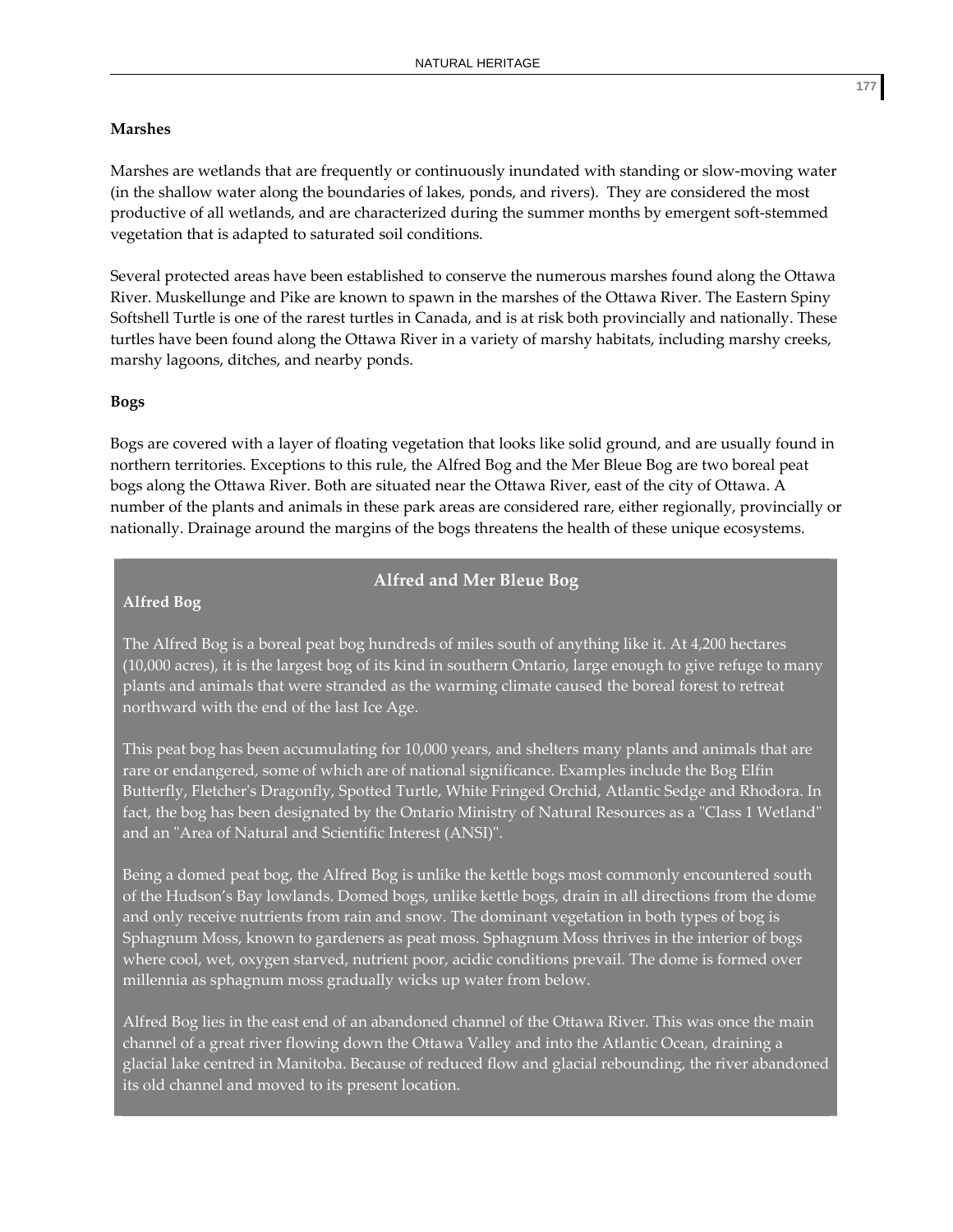The most significant impact upon Alfred Bog over the years has been the conversion of bog land for agricultural purposes. The first settlers in the area found the bog to be of little use for farming and an obstacle to building roads. Nevertheless, over the years, drainage around the margins has reduced it to about a third of its original size (Pope: "Alfred Bog").

#### **Mer Bleue Bog**

The Mer Bleue Bog is Alfred Bog's "smaller twin." It is designated as an Ontario Provincial Conservation Area, and is situated in the

#### **Figure 3.41 Aerial View of the Alfred Bog**



eastern portion of the National Capital Region less than 10 kilometres from Ottawa. Like Alfred Bog, it is of great ecological value as an example of a northern ecosystem, justifying its designation as an Internationally Significant Wetland under the United Nationsʹ Ramsar Convention (NCC: "Mer Bleue Bog").

Approximately 50% of Mer Bleue is a raised boreal peat dome, or *Sphagnum* bog, a system typically occurring in the boreal forests of northern Canada. The bog's hydrological features are unusual, with saline groundwater sources as well as peat deposits of up to six metres thick. Much of the border of the bog has been transformed by beaver dams into ponds and marshlands. Underlying clay deposits further reduce drainage, such that water levels remain at or near the surface of the bog for most of the year (Ramsar: "Canada").

The bog is particularly striking because of the bog mat itself, a "sea" of deep, saturated peat covered by open heath. The mat is home to a variety of plants, some of which are rare, and almost all of which exhibit unusual characteristics enabling them to survive under the bog's challenging conditions. These include the Sundew, Pitcher Plant, Bog Rosemary, Labrador Tea, several species of rare orchid and of Cotton Grass, as well as a variety of low heath shrubs. Also present are stunted to moderate‐sized Black Spruce and Tamarack trees (Ramsar: "Canada").

Due to the relatively undisturbed and unique habitat, numerous significant or rare fauna are also found in the conservation area, including 22 species of mammals (Ramsar: "Canada"). The area provides habitat for the nationally rare Spotted Turtle, and Fletcherʹs Dragonfly, an insect observed in only a handful of sites worldwide. Some of the site's more common inhabitants include the Snowshoe Hare, Beaver, and Muskrat, as well as a variety of waterfowl (NCC: "Mer Bleue").

#### **Fens**

A fen is a type of peatland that resembles a bog but also contains at least 40 centimetres of peat. However, fens support marsh‐like vegetation including sedges and wildflowers. The main differences between fens and bogs are in their flora, hydrology and water chemistry. Both bogs and fens along the Ottawa River foster the growth of similar insects, including the smallest dragonfly in the north, the Elfin Skimmer. The Skillet Clubtail is a rare species that had not been observed for many years, although it may still inhabit the fens and bogs of the Ottawa River.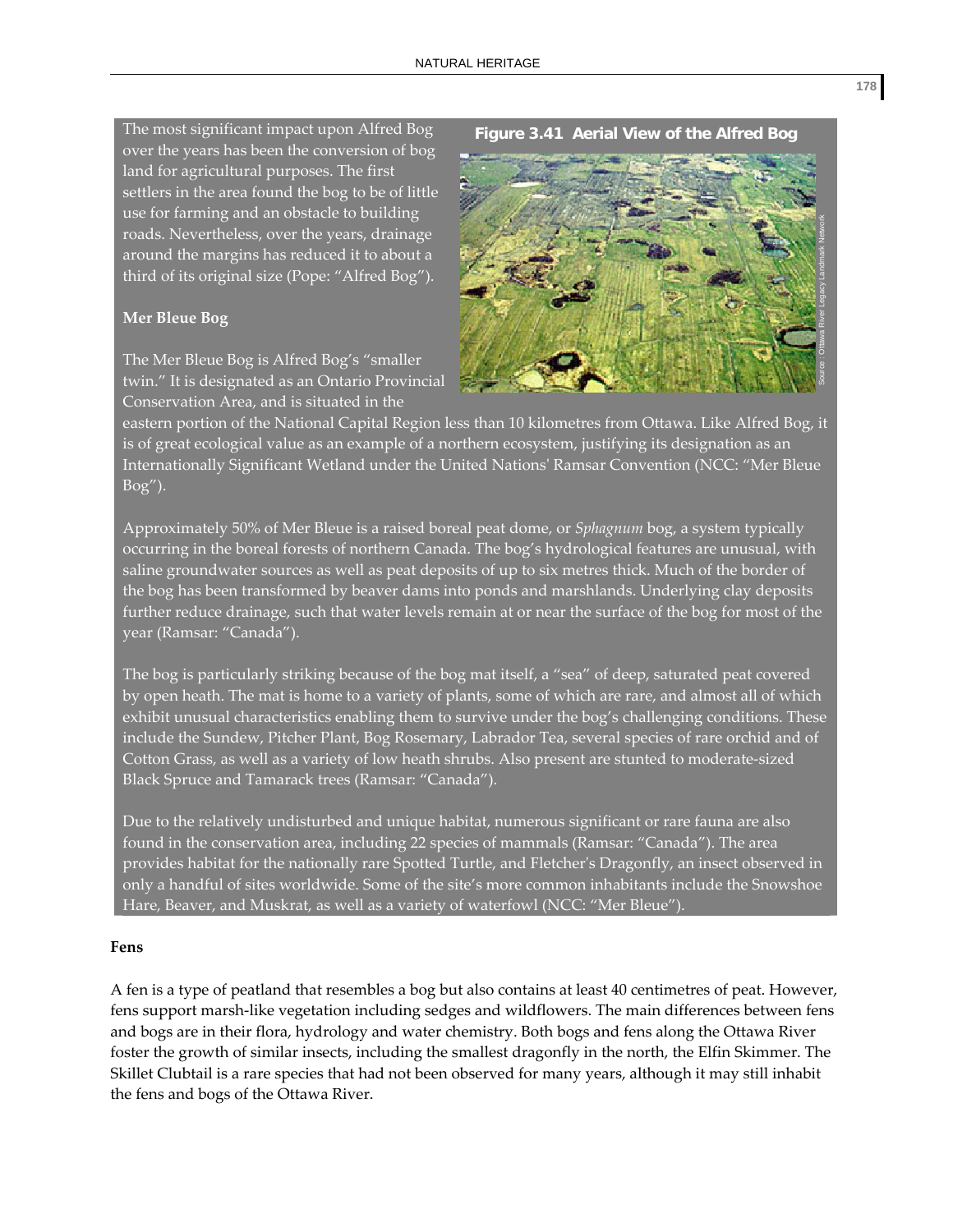#### **Wetland Restoration in Atocas Bay**

Partnerships and volunteer work have been the basis for the successful restoration of the wetlands of Atocas Bay in the community of Lefaivre along the Ottawa River. In 1999, Atocas Bay was a "forgotten stretch of farmland" with only two or three pairs of ducks nesting on the property. Now this habitat on the north‐south Atlantic flyway is considered to be one of the most productive sites in Ontario for breeding waterfowl. Through \$1 million in funding and after restoring over 250 wetland basins on the unique undulating landscape, surveys indicate the presence of 11 species of nesting ducks and a variety of other bird species, as well as Moose, White‐tailed Deer, and Short‐eared Owls.

This project demonstrates that both conservation goals and agricultural priorities can be achieved if appropriate agricultural methods are put in place, such as rotational pasturing and late‐season haying. Partners in this project included Environment Canadaʹs Canadian Wildlife Service, Ducks Unlimited Canada, the Ontario Ministries of Natural Resources and Agriculture and Food, the Nature Conservancy of Canada, and Wildlife Habitat Canada. Contributions for Atocas Bay came from all of the partners in the form of direct dollars and in‐kind support (WetKit: "Successful Wetland Restoration").

# **3.7.4 The Riparian Zone**

Riparian zones are the transition areas between terrestrial and aquatic ecosystems. They are also called *vegetated buffer zones* because vegetation in these zones is strongly influenced by the presence of water. In riparian zones, upland areas merge with water bodies, enabling a crucial exchange of energy and matter, and providing diverse habitats for plants, fish, and other wildlife.

Along the Ottawa, numerous islands have been formed from sandbars, including Kettle Island and Petrie Island. Such islands provide excellent examples of riparian ecosystems. The size of the islands varies greatly, and some include human residences or other signs of development while others remain relatively untouched. These islands support the existence of Blue Herons, Kingfishers, and a variety of ducks, which use the submergent vegetation found along the islands. Several mammal species also use these islands for breeding. They support many rare plants (Rivers, Inc.: "Ottawa River").

Along the shore of the wider, slower flowing reaches of the Ottawa River, natural and artificial beaches can be found, including Norway Beach and Britannia Beach. Agricultural lands also occur along the river. Some shoreline areas are privately owned and are increasingly occupied by cottages and homes. The riparian zone is important to the health of the river system because it forms a buffer between the channel of the river and more developed areas or pasturelands. In particular, the zone serves to filter runoff from the land before it drains into the river.

Many of the Ottawa River's islands contain unique floodplain habitat. These, such as Petrie, Kettle, and Duck Islands, are almost completely flooded in the spring, a special feature to which many species are adapted and, in several cases, is even required to maintain healthy populations. A process of continual erosion and deposition of sediments around the islands provides a renewal of shoreline habitats and enables plant and animal communities to evolve. The islands' quiet backwaters are also extremely rich habitats, providing shelter and nutrients to a wide variety of plants and animals not found in the open river (Hanrahan and Darbyshire).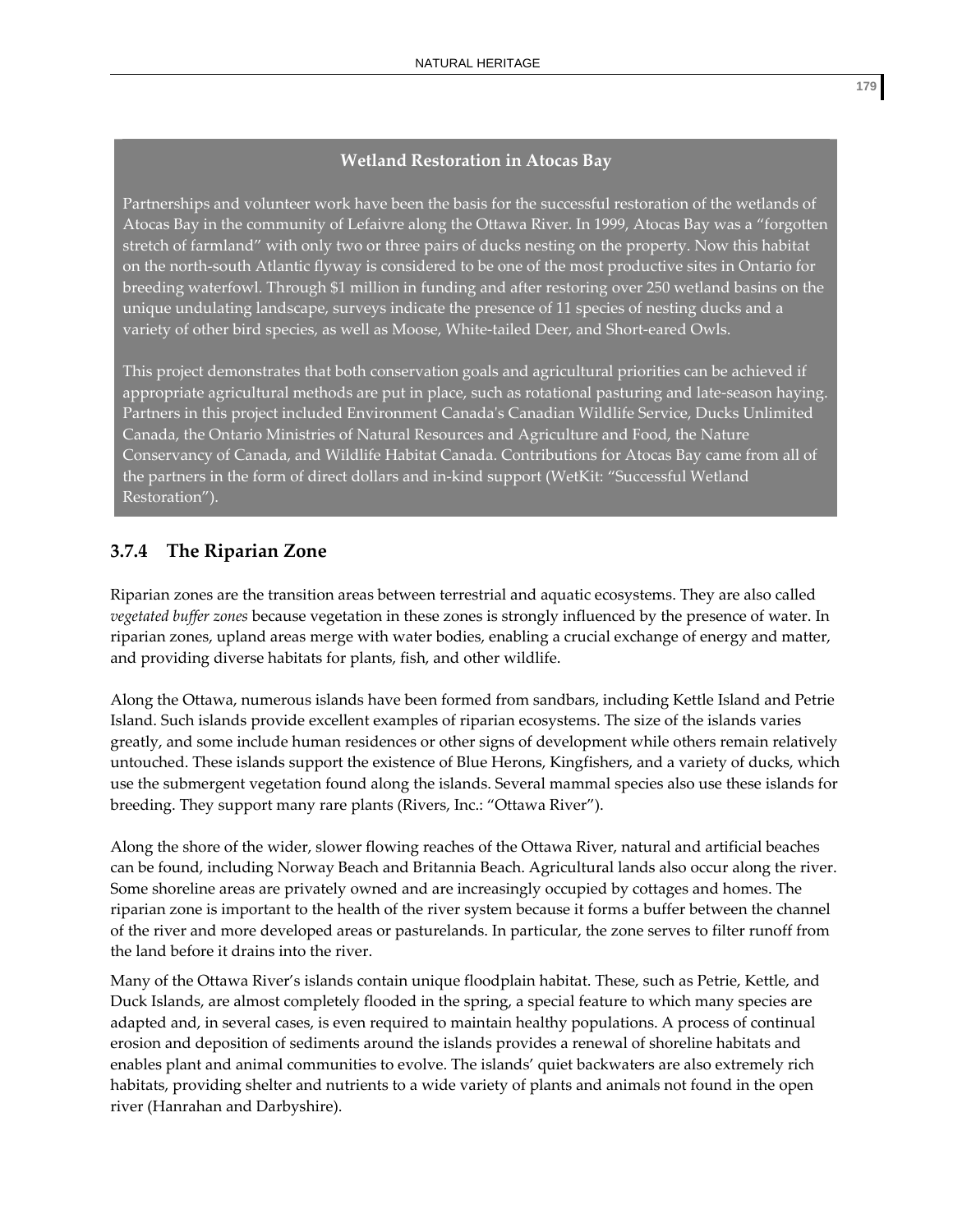Many plant species can only be found in the region along the floodplain of the Ottawa River. Some of these plants require water systems and flooding for their seeds to be dispersed. Some need the continual shifting of shoreline sediments, while others require that their habitat be inundated in the spring but dried out in the fall. All of the plant communities found on the Petrie Islands, for example, are specially adapted to extensive spring flooding (Hanrahan and Darbyshire). Prairie‐like conditions as well as alvars can be found along the Ottawa River and are maintained by spring flooding. Please refer to Chapter 3.5.2: Riparian Vegetation for a more complete description.

## **Petrie Island**

Petrie Island on the Lower Ottawa River near Cumblerland, Ontario, just east of the city of Ottawa may leave visitors feeling like they have "entered another world" (Rivers, Inc.: "Ottawa River).

Petrie Island was formed by sand deposited at the end of the last ice age; over thousands of years, the sand was eroded into marshes, beaches, dunes, and riverside thickets. Now only 12 kilometres in length, the island complex is a tiny vestige of the vast delta that covered the area more than 8,000 years ago.

The flood-prone area supports at least 29 rare species of plant, including Gattinger's Panic Grass, Moss-Like Love Grass, Wild Madder, and the only major stand of Hackberry trees in the region. (Hackberries are common in the American South.) Many plants depend upon the Ottawa River's annual spring flooding and continual shifting of shoreline sediments for their survival, and have adapted their reproduction and growth patterns to this cyclical water inundation.

The quiet backwaters, flooded forests and sandy dunes of the Petrie Island ecosystem attract a wide variety of resident and migratory birds, including the Red‐winged Blackbird, Bonaparteʹs Gull, the Black Tern and the Marsh Wren. Bird watchers have recorded in the area at least 16 species of warblers, including Magnolia Warblers, the Northern Waterthrush, and the Ovenbird. Woodcocks can be observed in the wooded areas.

The uniqueness of the Petrie Island environment has been recognized by a number of official designations, including classification as a Provincially Significant Wetland (Class I, the highest rating in the Ontario system) and as a regionally significant area of natural and scientific interest. Since 1998, Friends of Petrie Island, a local volunteer organization, has promoted conservation and passive recreation in the area. Recent proposals to expand nature trails and active recreational activities have drawn further attention to the exceptional and fragile nature of this unique natural environment.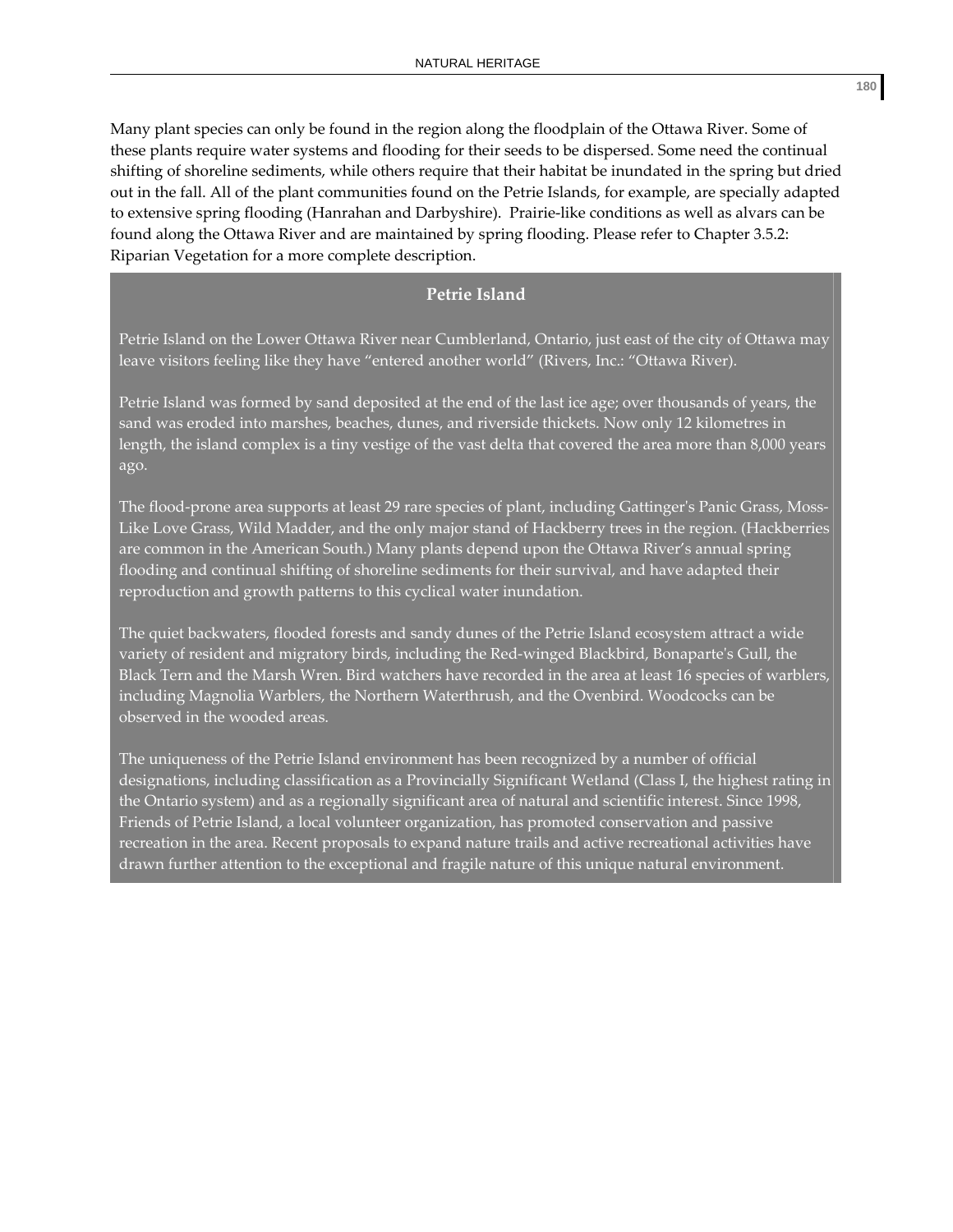## **3.7.5 Forest Ecosystems**

Both the boreal forest and the mixed wood plains ecozones border the Ottawa River. Both of these forest types provide a range of vital ecosystem services, such as air purification, storage of carbon dioxide, stabilization of riverbanks, and reduction of erosion. Forests along the shores of rivers such as the Ottawa also serve as filters, helping to protect the river from runoff carrying excess nutrients and pollutants. Furthermore, forests provide habitat for a variety of wildlife species, some of which are endangered or at risk. These forests also provide excellent recreational opportunities for humans, and fuel the region's forestry economy.

Logging has significantly altered the landscape of the Ottawa Valley. The booming squared timber business, succeeded by the lumber industry was, by the 1880s, responsible for the disappearance of about 75% of the regionʹs forests. Today, along the Ottawa River's shore, most of the forests are less than a century old (Rivers, Inc.: "Ottawa River").





## **The Boreal Forest**

Because it is located along the northern stretches of the Ottawa River, the boreal forest is less threatened by urban development than the mixed wood plains forests to the south. However, it contains highly valuable lumber. Canadaʹs boreal forest is one of the worldʹs ancient forests, but its southern reaches, such as those along the northern portions of the Ottawa River, are increasingly fragmented (The Nature Conservancy).

#### **The Mixed Wood Plains Forest**

The mixed wood plains region, located in the lowland part of the river, is also called the Great Lakes‐St. Lawrence Forest. Centuries ago, when the area was heavily forested, it may have supported the greatest vegetal biodiversity in the country. Today, the mixed wood forest of the Outaouais region is still considered the richest forest area in Quebec.

This region is now extensively occupied by humans. Forests have been cleared for orchards and other agricultural purposes, lumbering and mining activities, and highways and cities. The Ottawa River Valley was once famous for its White and Red Pine forests. Today, only remnants of these can be found, such as Gillies Grove near Arnprior.